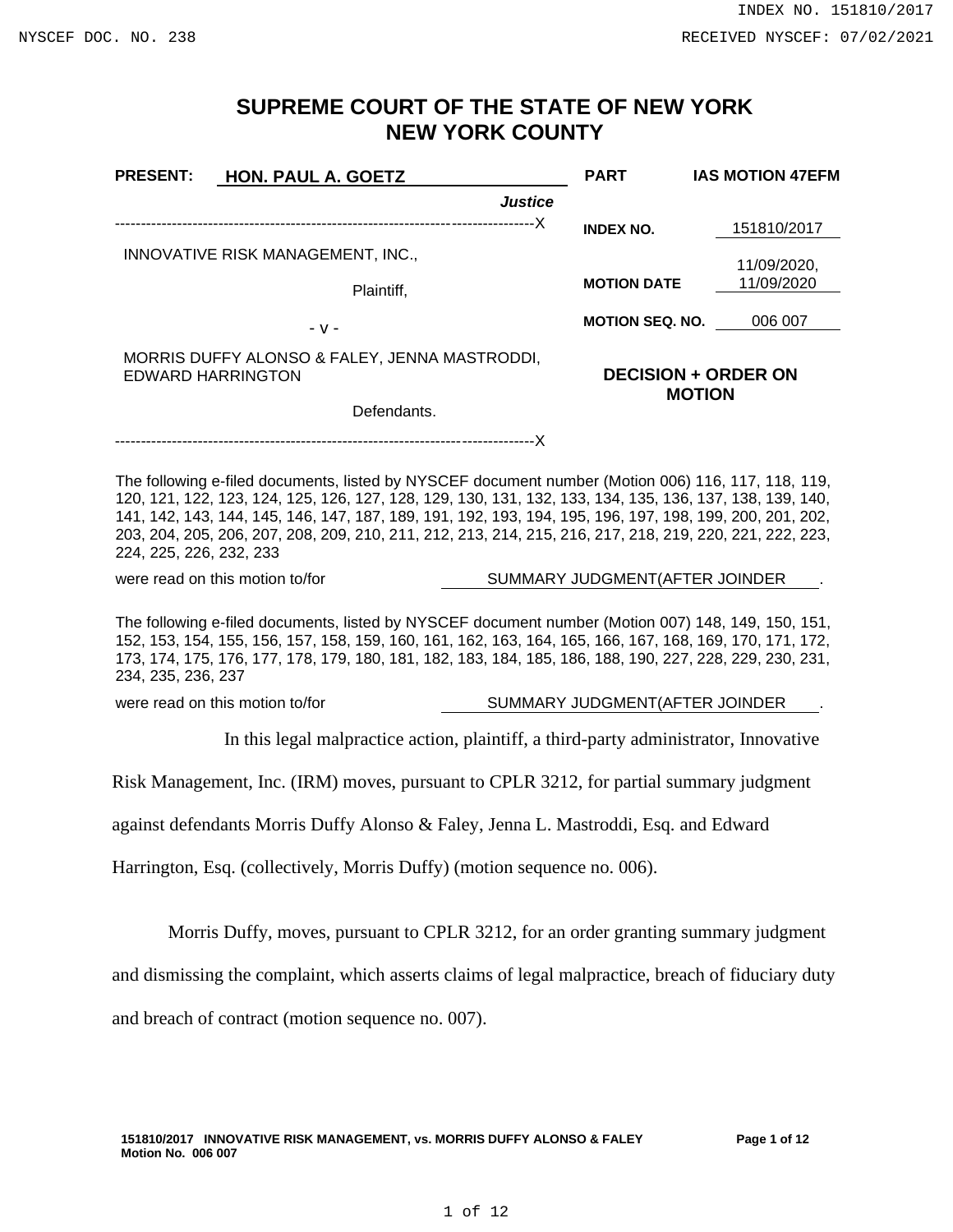#### **BACKGROUND**

Plaintiff is a third-party administrator for Arch Insurance Company (hereinafter, Arch) (Wasserman aff, NYSCEF Doc No. 146 ¶ 1). The case arises from defendants' representation of Arch's insureds, Emerson Express Co. Inc. (Emerson) and Danny Lee Fultz (Fultz), in a personal injury action related to a motor vehicle accident (*Earl C. Davis v Emerson Express Co., Inc.,* Sup Ct, Queens County, Index No. 302/2014) ("underlying action") (summons and complaint, NYSCEF Doc No*.* 1 ¶¶ 6-9). On August 7, 2013, Fultz, operating a tractor trailer owned by Emerson, was stopped at a stop sign, when it reversed into a vehicle occupied by Earl Davis (Davis), the driver, and Brenda Stratton (Stratton), a passenger (id., ¶¶ 16-17). Both sued Emerson and Fultz (*id*., ¶ 20). On January 31, 2014, FARA Insurance Services, the claims administrator for IRM and IRM's carrier, Arch, assigned Morris Duffy as defense counsel for the Stratton and Davis claims (FARA assignment email, NYSCEF Doc No. 160). Morris Duffy settled the Davis matter for \$48,000.00 (defendants' memorandum of law in support of motion for summary judgment, NYSCEF Doc No. 186 at 14). The Stratton matter was scheduled for a damages only trial on June 7, 2016, after being awarded summary judgment on liability (NYSCEF Doc No. 1  $\P$  28, 42). It was not until the eve of trial, June 6, 2016, that Morris Duffy exchanged its expert reports for two medical experts, Dr. Bonomo and Dr. Rosenstadt, and a biomechanical expert, Dr. Toosi (*id*., ¶ 49). Immediately thereafter, plaintiff's counsel on the underlying matter moved to preclude all three experts (*id*., ¶ 57). Before the court could rule, Arch intervened and the Stratton matter was ultimately settled for \$895,000.00 on June 10, 2016 (*id*., ¶ 84).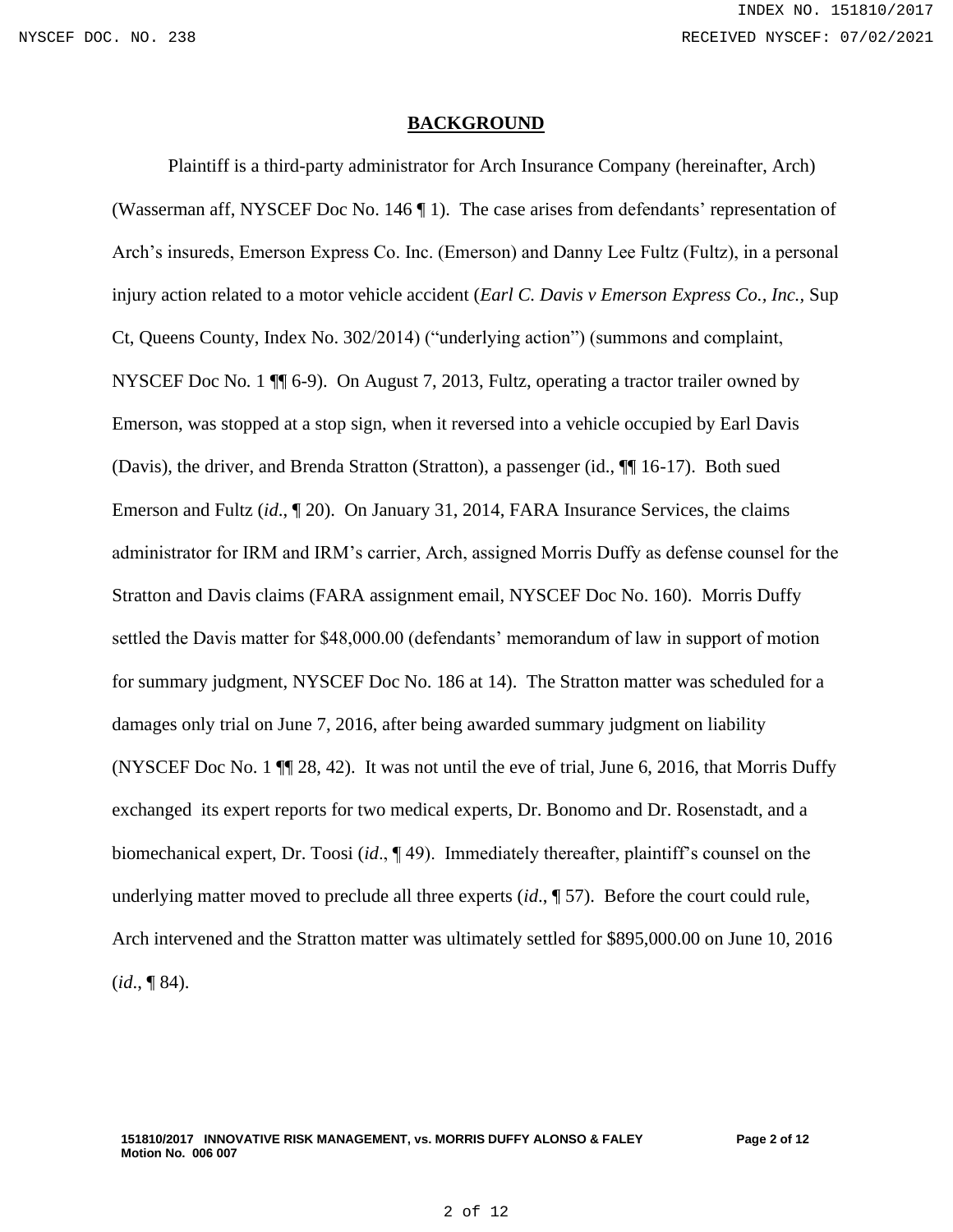#### **ARGUMENTS**

Plaintiff alleges that defendants' failure to exchange timely expert reports, among other things, forced the carrier into an excessive settlement. It asserts that defendants were negligent in representing the insureds by ignoring court orders dated August 27, 2014 and January 14, 2015, which directed that expert reports be exchanged within 45 days of an independent medical exam or the note of issue (plaintiff's memorandum of law in support of motion for partial summary judgment, NYSCEF Doc No. 147 at 17). Even though Morris Duffy had retained its experts as early as 2015, it failed to disclose their experts or their reports, pursuant to CPLR 3101 (d), until the eve of trial a year later and failed to inform IRM of any discovery issues (*id*. at 16). IRM argues that underlying plaintiff's preclusion motion was sure to succeed, thereby leaving the insureds with only one expert, a radiologist, for a damages-only trial (*id*. at 15). IRM contends that the Stratton matter was defensible had defendants timely and properly exchanged its expert witnesses. Specifically, IRM alleges that a case could have been made that Stratton had pre-existing conditions and that her need for lumbar fusion surgery was questionable when the tractor trailer was traveling at a low rate of speed at the time of her accident (*id*. at 9).

In support of its motion, plaintiff submits the expert affidavit of Bennett Wasserman, Esq., who opines that defendants' actions, such as, failing to make a motion to dismiss for lack of "serious injury" and exchange timely CPLR 3101 notices, was a departure from good and accepted practice, commonly employed by an ordinary attorney (NYSCEF Doc No. 146 ¶ 99). He further opines that the settlement amount was in excess of the actual value of the underlying matter, which can be "inferred from prior cases of similar nature, from the Jury verdict report and from experience of experts in the field of personal injury law" (*id*., ¶ 90).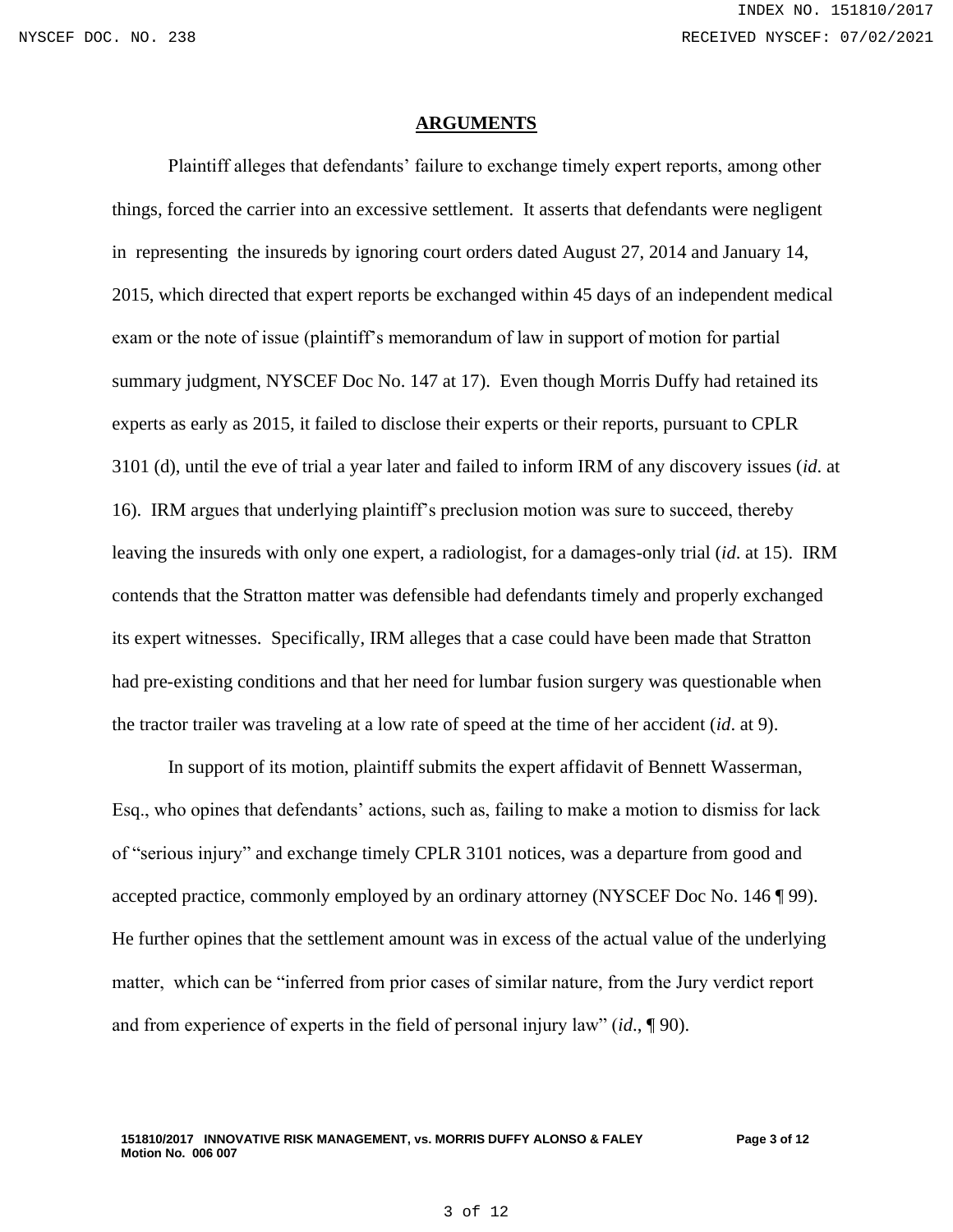As a threshold matter, Morris Duffy alleges that IRM has no standing to sue for legal malpractice since there was never an attorney-client relationship between IRM and defendants, nor did they have a fiduciary relationship with, or duty to, IRM. Notwithstanding the threshold issue, it argues that it advised IRM that the Stratton matter had a settlement value of \$155,000 to \$175,000 and a potential verdict value of \$325,000 to \$350,000, but that IRM refused to grant authority for settlement (NYSCEF Doc No. 186 at 9). Its settlement recommendation increased to \$575,000 to \$650,000 after Stratton's lumbar fusion surgery, not including potential lost wages of approximately \$32,000 (*id*.). IRM only authorized a maximum of \$250,000 (*id*. at 17). Morris Duffy explains that multiple discovery motions were made in an attempt to obtain outstanding discovery and that any reason for delay in its expert disclosures was due to outstanding medical records that its experts were to needed review and decisions whether those experts would testify at trial (*id*. at 25; defendants' memorandum of law in opposition to plaintiff's partial summary judgment motion, NYSCEF Doc No. 226 at 15). Moreover, Morris Duffy argues that the breach of fiduciary duty and breach of contract claims are duplicative of the breach of legal malpractice claim and must fail (NYSCEF Doc No. 186 at 9). Lastly, defendants assert that IRM cannot show actual or ascertainable damages, since Arch paid the Stratton settlement, without any contribution from IRM (*id*. at 31).

### **DISCUSSION**

"It is well settled that 'the proponent of a summary judgment motion must make a prima facie showing of entitlement to judgment as a matter of law, tendering sufficient evidence to demonstrate the absence of any material issues of fact'" (*Pullman v Silverman*, 28 NY3d 1060, 1062 [2016], quoting *Alvarez v Prospect Hosp.*, 68 NY2d 320, 324 [1986]). The motion must be supported by evidence in admissible form (*see Banco Popular N. Am. v Victory Taxi Mgmt.*, 1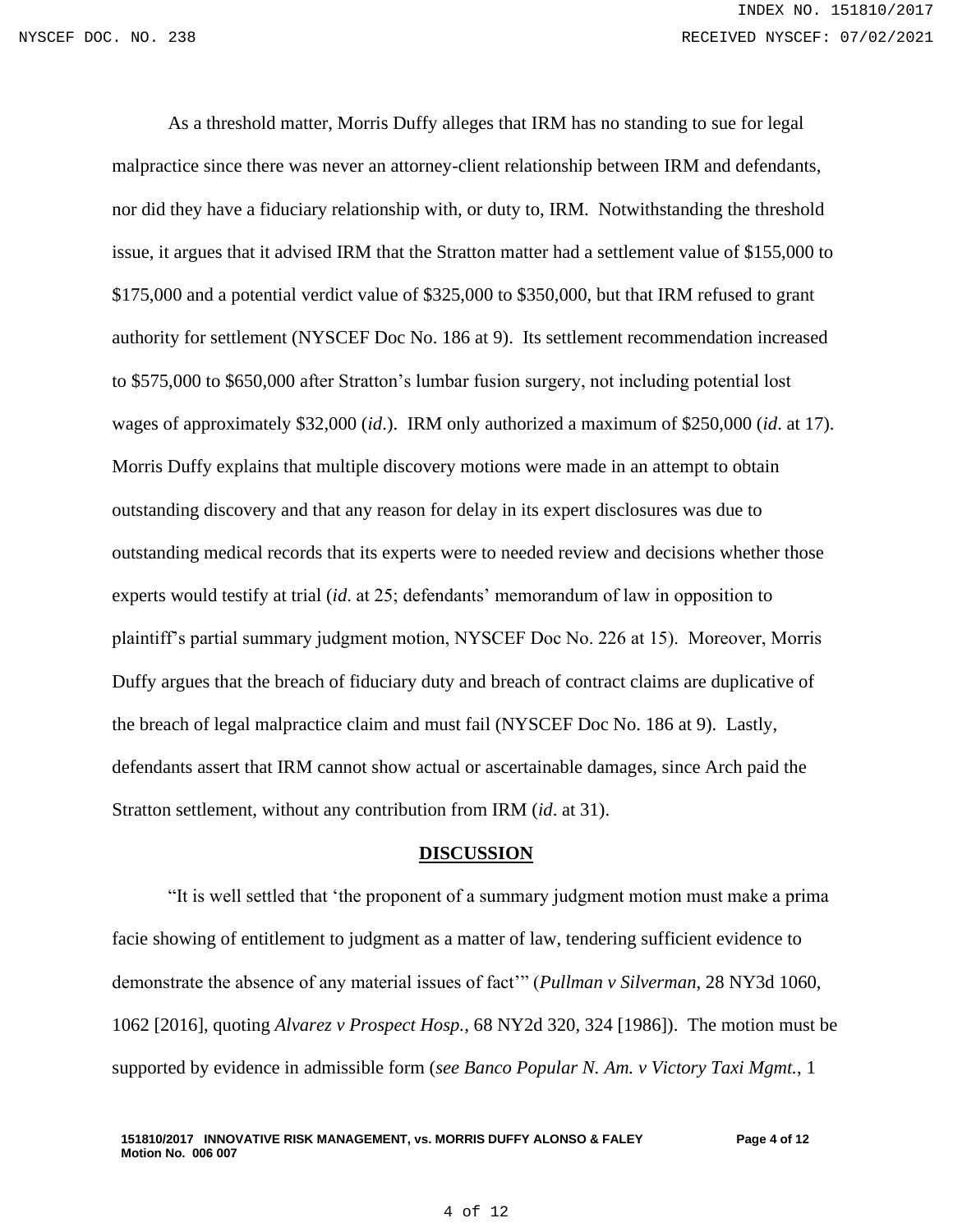NY3d 381, 384 [2004]; *Zuckerman v City of New York*, 49 NY2d 557, 562 [1980]), and by the pleadings and other proof such as affidavits, depositions and written admissions (*see* CPLR 3212). "Failure to make such showing requires denial of the motion, regardless of the sufficiency of the opposing papers" (*Winegrad v New York Univ. Med. Ctr.*, 64 NY2d 851, 853 [1985]). Once the movant meets this initial burden, then the burden shifts to the opposition to rebut that prima facie showing, by producing evidence, in admissible form, sufficient to require a trial of material factual issues (*De Lourdes Torres v Jones*, 26 NY3d 742, 763 [2016]; *Zuckerman v City of New York,* 49 NY2d 557, 562 [1980]; *Cabrera v Rodriguez*, 72 AD3d 553, 553-554 [1st Dept 2010]).

Legal malpractice is an attorney's failure to exercise "reasonable skill and knowledge commonly possessed by a member of the legal profession" (*Darby & Darby v VSI Intl.*, 95 NY2d 308, 313 [2000] [internal quotation marks and citation omitted]. An attorney may be held liable for "ignorance of the rules of practice, failure to comply with conditions precedent to suit, or for his neglect to prosecute or defend an action" (*Bernstein v Oppenheim & Co.*, 160 AD2d 428, 430 [1st Dept 1990]). To succeed on a claim for legal malpractice, the plaintiff must first establish the existence of an attorney-client relationship (*see* NY PJI 2:152, Comment I) and then: (1) the negligence of the attorney; (2) that the attorney's negligence was a proximate cause of the loss sustained; and finally, (3) that the plaintiff was damaged as a result of the attorney's actions (*Tydings v Greenfield, Stein & Senior, LLP*, 43 AD3d 680, 682 [1st Dept 2007], *affd* 11 NY3d 195 [2008]; *Bishop v Maurer*, 33 AD3d 497, 498 [1st Dept 2006], *affd* 9 NY3d 910 [2007]; *Leder v Spiegel*, 31 AD3d 266, 267 [1st Dept 2006], *affd* 9 NY3d 836 [2007], *cert denied* 552 US 1257 [2008]). "A claim for legal malpractice may remain viable, despite settlement of the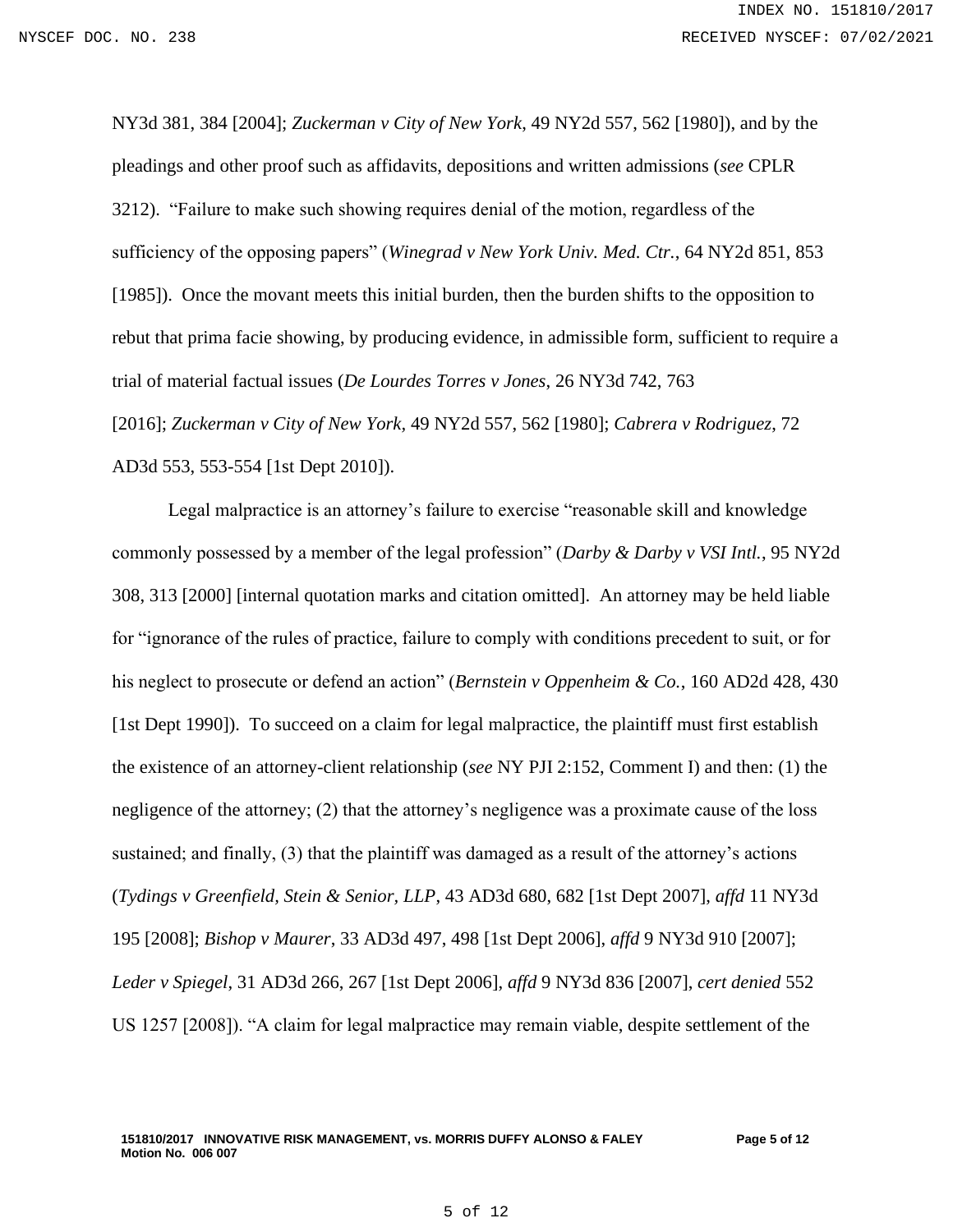underlying action, if settlement of the action was effectively compelled by the mistakes of counsel" (*Feldman v Finkelstein & Partners, LLP*, 131 AD3d 505, 506 [2d Dept 2015]).

### **I. Plaintiff's Partial Summary Judgment Motion**

Plaintiff moves for summary judgment on the elements of negligence and proximate cause on its legal malpractice claim. In order to prove proximate causation, the plaintiff must establish a "case within a case" – that "but for" the alleged negligence, the plaintiff would have prevailed in the underlying action, or would not have sustained any "ascertainable damages" (*Brooks v Lewin*, 21 AD3d 731, 734 [1st Dept 2005], *lv denied* 6 NY3d 713 [2006]; *Lieblich v Pruzan*, 104 AD3d 462, 462 [1st Dept 2013]). "A plaintiff's burden of proof in a legal malpractice action is a heavy one. The plaintiff must prove first the hypothetical outcome of the underlying litigation and, then, the attorney's liability for malpractice in connection with that litigation" (*Lindenman v Kreitzer*, 7 AD3d 30, 34 [1st Dept 2004]). The First Department has stated that:

"[o]nly after the plaintiff establishes that he would have recovered a favorable judgment in the underlying action can he proceed with proof that the attorney engaged to represent him in the underlying action was negligent in handling that action and that the attorney's negligence was the proximate cause of the plaintiff's loss since it prevented him from being properly compensated for his loss"

(*id*.).

Here, plaintiff failed to establish that the underlying matter would have been successful or resulted in a more favorable judgment. Plaintiff avers that Arch was compelled to settle the underlying action for an unreasonable amount due to Morris Duffy's negligence in timely disclosing its experts. However, the record reflects that mediation was recommended, with a settlement value between \$575,000 to \$650,000 (litigation plan dated March 17, 2016, NYSCEF Doc No. 170 at 8). Thereafter, IRM's own report mirrors Morris Duffy's analysis, stating that the Stratton claim had an overall claim value of \$700,000 to \$1.2 million and the overall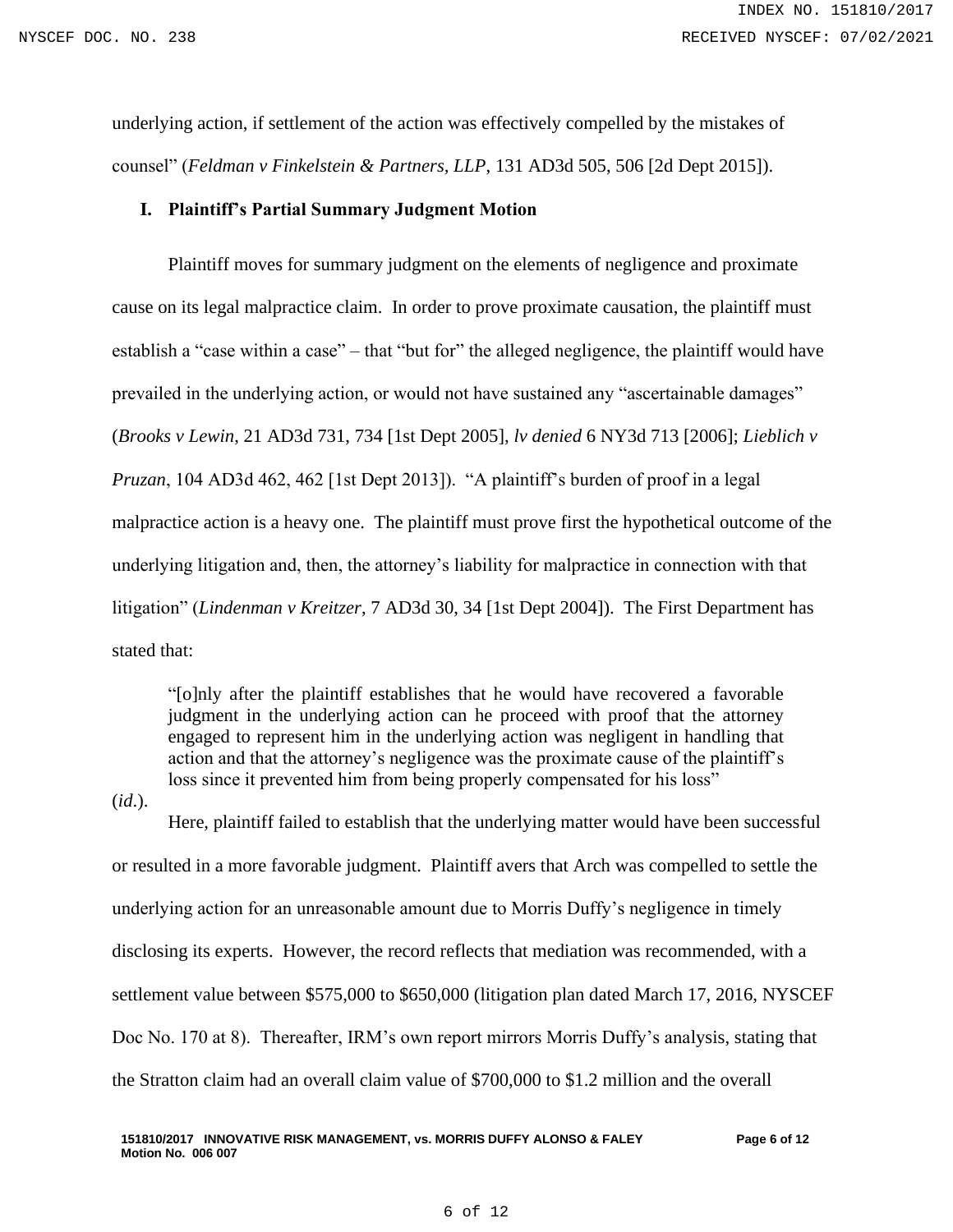settlement value between \$550,000 to \$750,000, without factoring in lost wages or liens (IRM Claim status report dated March 18, 2016, NYSCEF Doc No. 171 at 7). Stratton had undergone two surgeries and had been granted partial summary judgment on liability. Morris Duffy had advised that it was unlikely to succeed on a threshold or "serious injury" summary judgment motion given Stratton's "consistent treatment, MRI findings . . . and surgical recommendations" (NYSCEF Doc No. 170 at 9).

Plaintiff counsel's speculation, that Morris Duffy could have succeeded at trial had its experts testified that Stratton had pre-existing injuries and excessive surgeries for a low impact accident, is conjecture (*see Brooks*, 21 AD3d at 734-735 ["[S]peculation on future events is insufficient to establish that the defendant lawyer's malpractice, if any, was a proximate cause of any such loss"]; *see Pu v Mitsopoulos*, 2014 NY Slip Op 31038[U] [Sup Ct, NY County 2014] ["That plaintiff was unable to win [an] . . . unwinnable case does not establish that he was negligent"]). It is also speculative to assume that the underlying action could have settled for less than \$895,000, or that, if the case had gone to trial, there would have been a defense verdict or an award lower than \$895,000 when IRM's own analysis of the overall claim value was between \$700,000 to \$1.2 million. "Conclusory allegations that merely reflect a subsequent dissatisfaction with the settlement, or that the client would be in a better position but for the settlement, without more, do not make out a claim of legal malpractice" (*Chamberlain, D'Amanda, Oppenheimer & Greenfield, LLP v Wilson*, 136 AD3d 1326, 1328 [4th Dept 2016], *lv dismissed* 28 NY3d 942 [2016]; *see also Holschauer v Fisher*, 5 AD3d 553, 554 [2d Dept 2004]).

As for plaintiff's expert affidavit, "expert witnesses should not be called to offer opinion as to the legal obligations of parties. . . . Expert opinion as to a legal conclusion is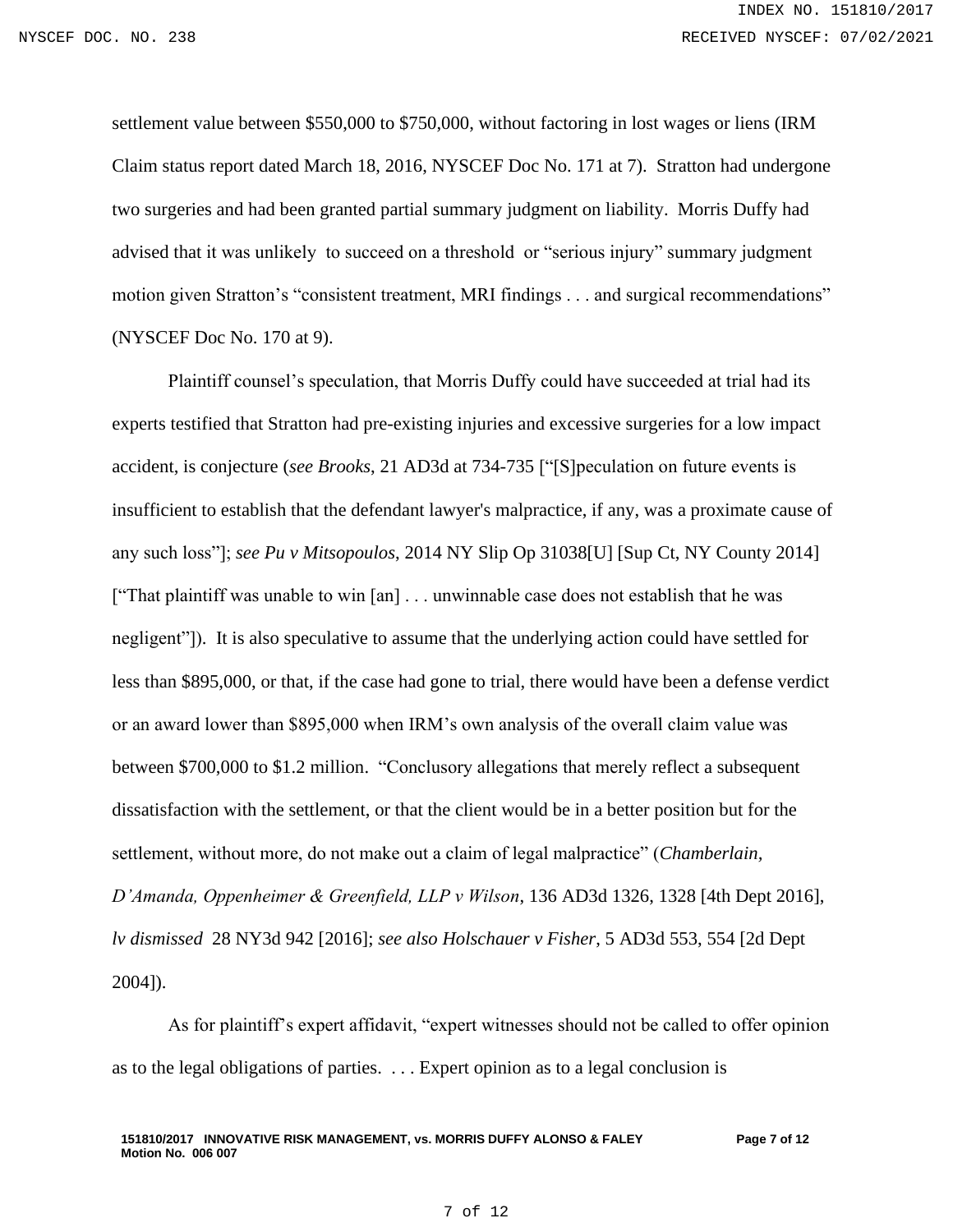impermissible" (*Colon v Rent-A-Center*, 276 AD2d 58, 61 [1st Dept 2000]). As discussed in *Russo v Feder, Kaszovitz, Isaacson, Weber, Skala & Bass* (301 AD2d 63, 69 [1st Dept 2002]), "[a]n expert may not be utilized to offer opinion as to the legal standards which he believes should have governed a party's conduct." Here, like in *Russo*, plaintiff relies on the affidavit of another attorney, "a supposed expert, . . . to establish why counsel's strategy and performance were incompetent. . . . But making those determinations is the function of the court" (*id*. at 68). In other words, "[w]e do not rely on an attorney's affidavits to tell us what constitutes malpractice" (*id*. at 69).

Accordingly, having failed to establish proximate causation, plaintiff's motion for partial summary judgment will be denied.

## **II. Defendants' Summary Judgment Motion**

A. Legal Malpractice

The burden is on the defendant moving for summary judgment to present evidence in admissible form establishing that the plaintiff is unable to prove at least one of the three elements of a malpractice cause of action (*Crawford v McBride*, 303 AD2d 442, 442 [2d Dept 2003]). As a threshold matter, defendants argue that there was no attorney-client relationship between IRM and Morris Duffy. When no attorney-client relationship exists, a cause of action for legal malpractice cannot be stated (*Baystone Equities, Inc. v Handel-Harbour*, 27 AD3d 231, 231 [1st Dept 2006]; *Linden v Moskowitz*, 294 AD2d 114, 115 [1st Dept 2002], *lv denied* 99 NY2d 505 [2003]). "New York courts impose a strict privity requirement to claims of legal malpractice; an attorney is not liable to a third party for negligence in performing services on behalf of his client" (*Lavanant v General Acc. Ins. Co. of Am.*, 164 AD2d 73, 81 [1st Dept 1990], *affd* 79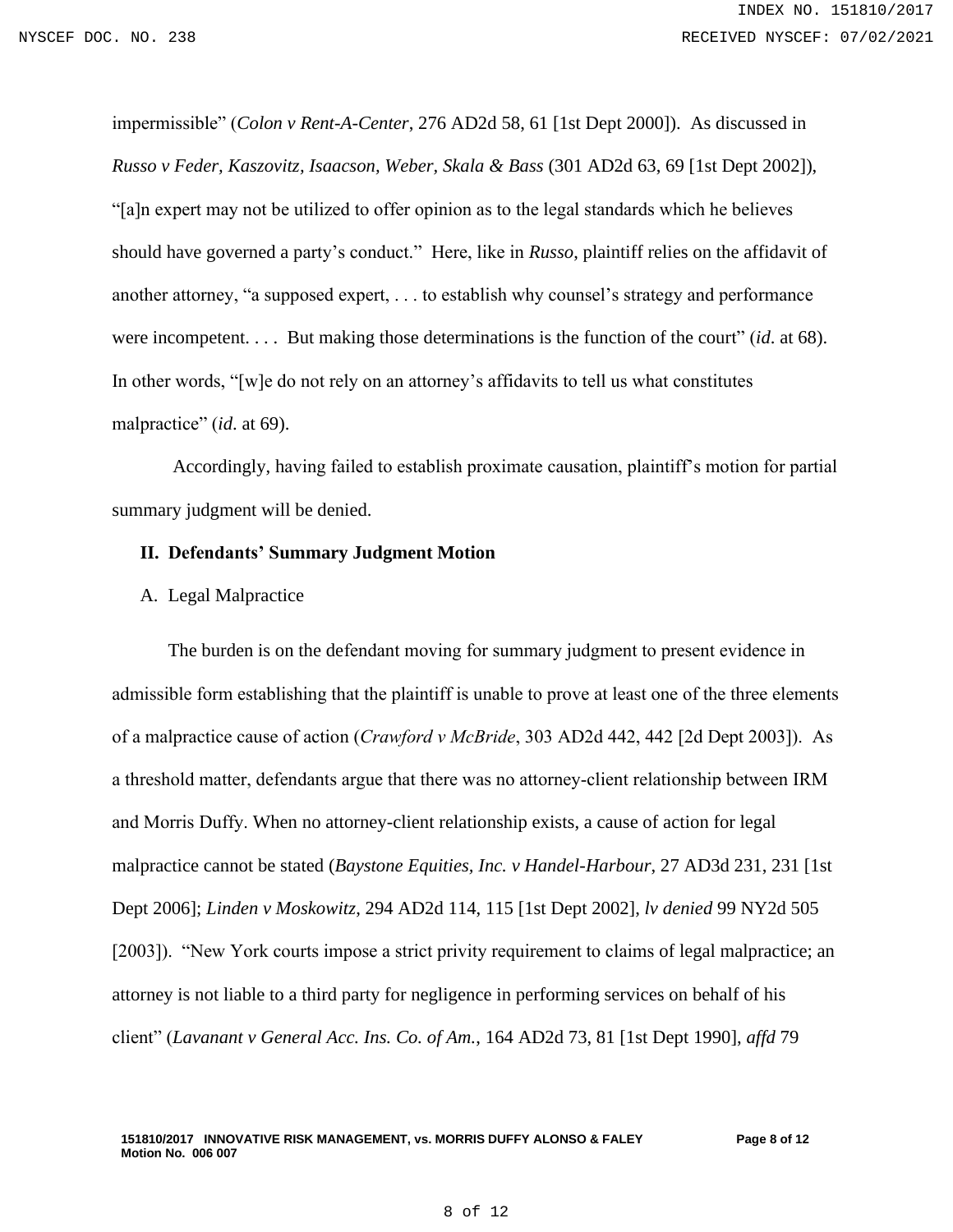NY2d 623 [1992]; *see D'Amico v First Union Natl. Bank*, 285 AD2d 166, 172 [1st Dept 2001], *lv denied* 99 NY2d 501 [2002]).

However, while "strict privity is generally required . . . a relationship of near privity may, in limited circumstances . . ., be sufficient to sustain a legal malpractice claim. The exception applies in cases of negligent misrepresentation" (*Federal. Ins. Co. v North Am. Specialty Ins. Co.*, 47 AD3d 52, 60 [1st Dept 2007] [internal citation omitted]). IRM relies on *Allianz Underwriters Ins. Co. v Landmark Ins. Co*. (13 AD3d 172, 173 [1st Dept 2004]), where an excess insurer, acting as an insured's equitable subrogee, was permitted to sue a law firm for legal malpractice in its representation of an insured. The court in *Allianz* held that near privity was properly alleged because the elements of negligent misrepresentation were stated (*id*. at 175). IRM argues that as subrogee to Arch, its relationship with Morris Duffy is one of near privity, sufficient enough for a legal malpractice claim to survive.

In a factually similar case, *Risk Control Assoc. Ins. Group v Maloof, Lebowitz, Connahan & Oleske, P.C.* (113 AD3d 522, 522 [1st Dept 2014]), identical arguments were raised and dismissed. In *Risk Control Assocs. Ins. Group*, the plaintiff, a claims administrator, brought a legal malpractice suit against the law firm retained to represent the insured in a personal injury matter. It also contended that by virtue of its near privity relationship, its claims should proceed. The plaintiff argued that as equitable subrogree of the insurer, it stood in its shoes and could maintain the action. However, the court found that it had no contractual obligation to pay for the loss in the personal injury action, nor did it sustain actual damages because of this obligation (*id*.). Furthermore, the plaintiff failed to allege facts sufficient to state an equitable subrogation cause of action against the law firm (*id.*).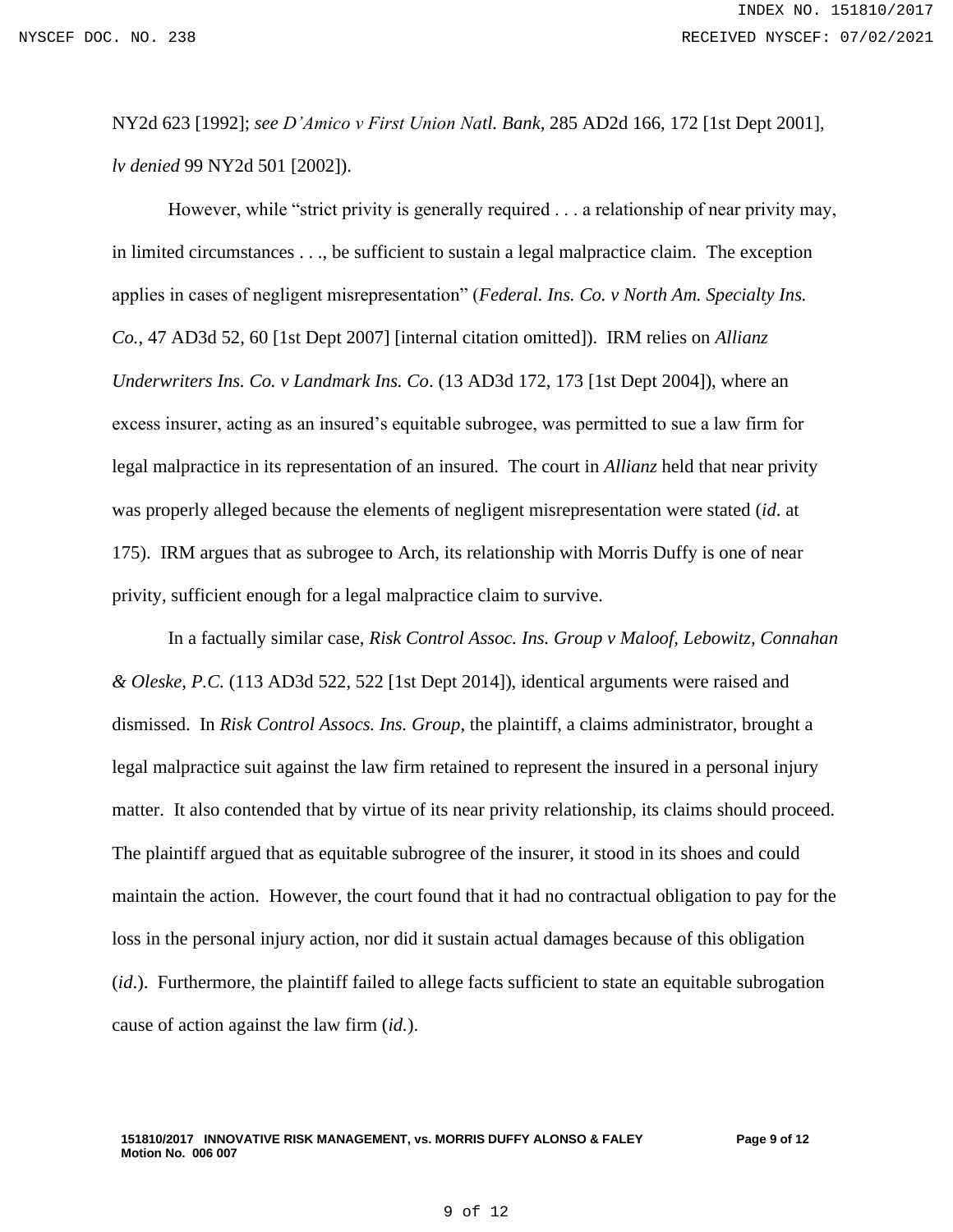Here, too, plaintiff, as a third-party administrator, with no contractual obligation to pay for the underlying settlement cannot claim to be in a relationship of near privity. Plaintiff's reliance on *Allianz Underwriters Ins. Co.* (13 AD3d at 173) and *Great Atl. Ins. Co. v Weinstein*, (125 AD2d 214, 215 [1st Dept 1986]), is contrary to its position and role as a third-party administrator. The doctrine of subrogation "is liberally applied for the protection of those who are its natural beneficiaries - **insurers** that have been compelled by contract to pay the loss caused by the negligence of another" (*Winkelmann v Excelsior Ins. Co.*, 85 NY2d 577, 581 [1995] [emphasis added]. Moreover, plaintiff's own motion exhibits indicate that Arch assigned its subrogation rights to "Programs Plus, a segregated portfolio cell of First Employers SPC," not IRM (emails regarding subrogation, NYSCEF Doc No. 228 at 2). IRM's attempt to cure the defect with the affidavits of Lisa Marecki, Vice President of Arch Insurance Company, and Wesley A. Harris, of IRM, is unavailing when Harris' affidavit states the assignment is designated from Arch to First Employers SPC and Marecki's affidavit states the assignment is designated from Arch to IRM (Harris aff, NYSCEF Doc No. 229 ¶ 11; Marecki aff, NYSCEF Doc No. 230 ¶ 8). Therefore, plaintiff can neither claim existence of an attorney-client relationship nor one of near privity.

In any event, the legal malpractice claim must nevertheless be dismissed since defendants have established, prima facie, that IRM sustained no damages. Indeed, a review of the complaint reveals that IRM was merely "proximately damaged" (NYSCEF Doc No. 1 ¶ 85) and did not contribute to the Stratton settlement (*see Risk Control Assocs. Ins. Group*, 113 AD3d at 522).

Accordingly, having shown that at least one element of the legal malpractice claim cannot be met, defendants' motion for summary judgment on the legal malpractice cause of action will be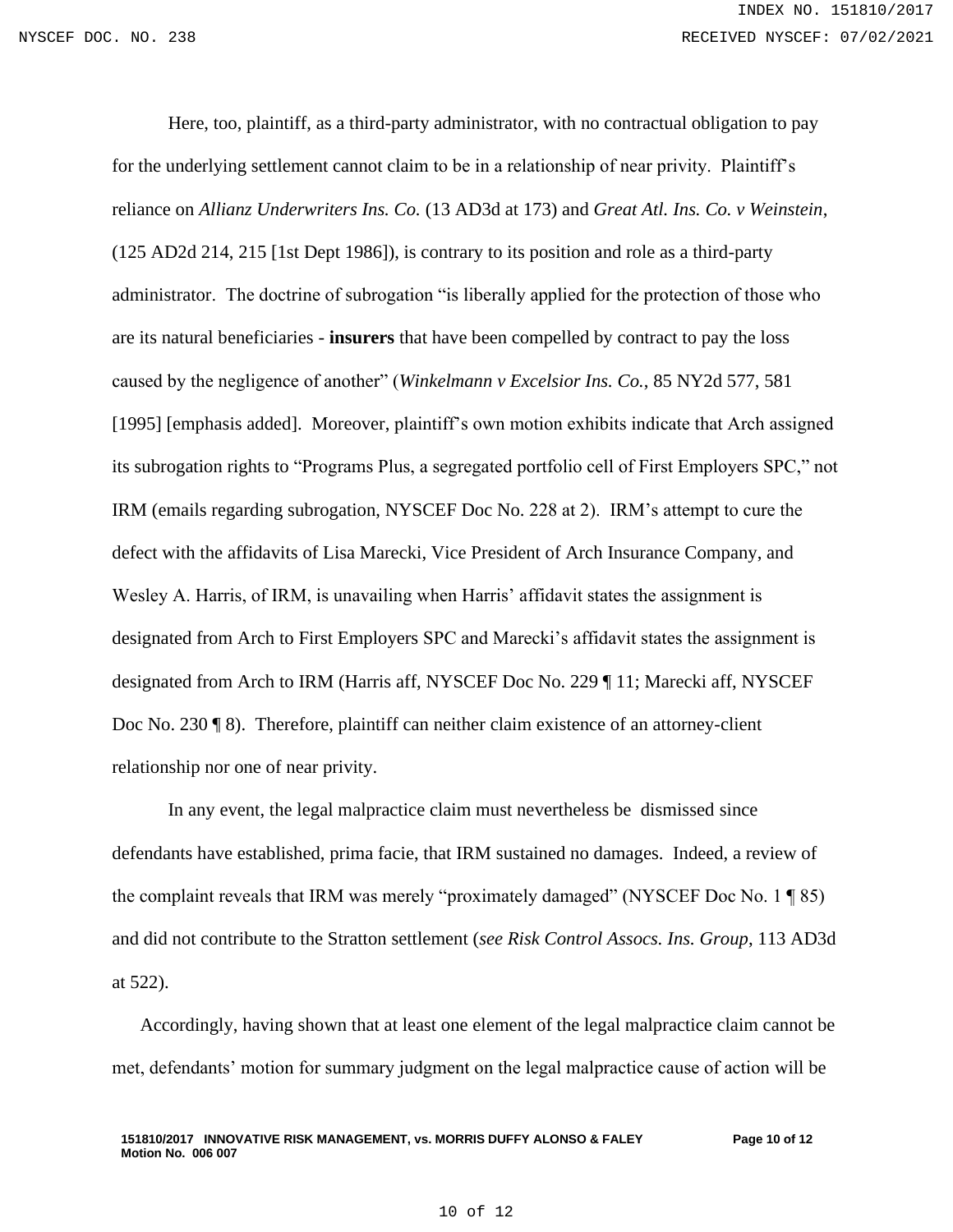granted (*see Zarin v Reid & Priest*, 184 AD2d 385, 387–388 [1st Dept 1992] [Damages resulting from an attorney's negligence in a legal malpractice action must be actual and ascertainable]; *Ressis v Wojick*, 105 AD2d 565, 567 [3d Dept 1984] ["Absent proof of actual damages, a claim for attorney malpractice is unsupportable"]).

B. Breach of Fiduciary Duty

A breach of fiduciary duty claim is duplicative of a legal malpractice claim when both are based upon the same facts and seek the same damages (*Cobble Cr. Consulting, Inc. v Sichenzia Ross Friedman Ference LLP*, 110 AD3d 550, 551 [1st Dept 2013]). Here, the breach of fiduciary duty claim is duplicative of the legal malpractice cause of action, since it arises from the same facts as those underlying the legal malpractice claim, and do not allege distinct damages (*see e.g*. *Sun Graphics Corp. v Levy, Davis & Maher, LLP*, 94 AD3d 669, 669 [1st Dept 2012] ["The causes of action for breach of contract, breach of fiduciary duty, and negligent misrepresentation are redundant of the legal malpractice claim, since they arise from the same allegations and seek identical relief"]; *Chowaiki & Co. Fine Art Ltd. v Lacher*, 115 AD3d 600, 600-601 [1st Dept 2014]).

Accordingly, defendants' motion for summary judgment on the breach of fiduciary duty claim will be granted.

C. Breach of Contract

Defendants argue that they are entitled to summary judgment on the cause of action sounding in breach of contract because there is no contractual relationship between IRM and Morris Duffy. Plaintiff makes no argument in opposition, and while its complaint alleges that a contractual relationship was formed when IRM retained defendants, no evidence of same has been submitted (*see Mandarin Trading Ltd. v Wildenstein*, 16 NY3d 173, 181-182 [2011] [internal quotation marks and citation omitted] ["Generally, a party alleging a breach of

#### 11 of 12